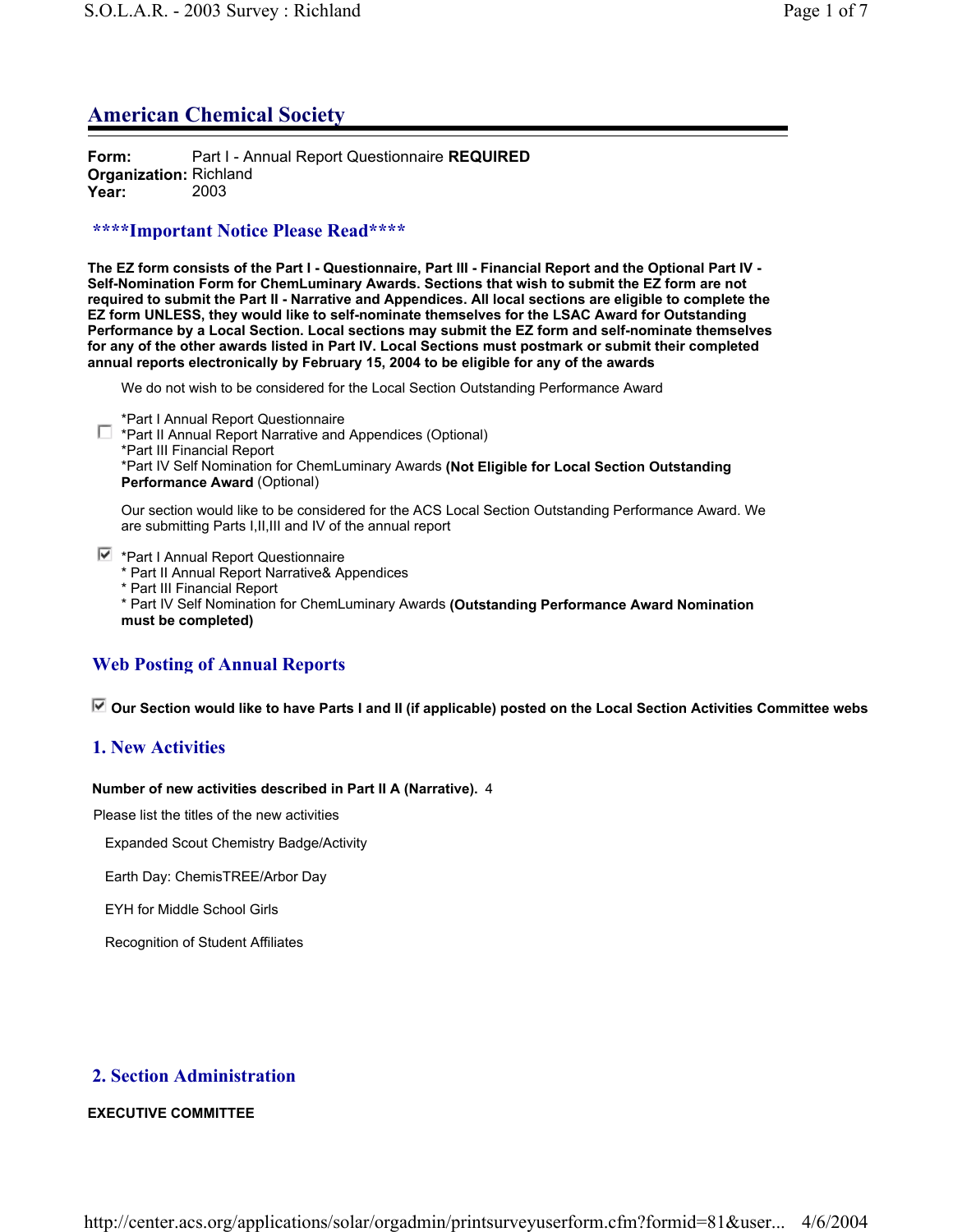| 2.1 How many times did the executive committee meet during 2003?                                                                                                            |                                                                                                      | 9                                                                                                              |     |               |
|-----------------------------------------------------------------------------------------------------------------------------------------------------------------------------|------------------------------------------------------------------------------------------------------|----------------------------------------------------------------------------------------------------------------|-----|---------------|
| 2.2 How many members are on the executive committee?                                                                                                                        |                                                                                                      | 18                                                                                                             |     |               |
| 2.3 How many section meetings were held in 2003?                                                                                                                            |                                                                                                      | $\overline{7}$                                                                                                 |     |               |
| 2.4 On average, how many members attend regular meetings?<br><b>COUNCILORS</b>                                                                                              |                                                                                                      | 45                                                                                                             |     |               |
|                                                                                                                                                                             |                                                                                                      | 2.5 What percentage of the section's Councilors were in official attendance at the ACS spring Council meeting? | 100 | $\%$          |
| 2.7 How do Councilors report to the section about national ACS matters?<br>(check all that apply)                                                                           |                                                                                                      | 2.6 What percentage of the section's Councilors were in official attendance at the ACS fall Council meeting?   | 100 | $\frac{0}{0}$ |
| $\blacksquare$ at a section meeting $\blacksquare$ at an executive committee meeting                                                                                        |                                                                                                      |                                                                                                                |     |               |
| $\blacksquare$ in the newsletter                                                                                                                                            | $\blacksquare$ on the local section website                                                          |                                                                                                                |     |               |
| <b>COMMITTEES</b><br>2.8 Specify active committees having two or more members.                                                                                              |                                                                                                      |                                                                                                                |     |               |
| $\overline{\triangleright}$ Awards                                                                                                                                          | $\blacksquare$ Newsletters/Publications                                                              |                                                                                                                |     |               |
| $\blacksquare$ Budgets/Finance                                                                                                                                              | $\blacksquare$ Nominations                                                                           |                                                                                                                |     |               |
| $\blacksquare$ Career Assistance                                                                                                                                            | $\triangleright$ Professional Relations                                                              |                                                                                                                |     |               |
| □ Chemistry Olympiad                                                                                                                                                        | $\Box$ Project SEED                                                                                  |                                                                                                                |     |               |
| □ Continuing Education                                                                                                                                                      | $\boxdot$ Public Relations                                                                           |                                                                                                                |     |               |
| $\blacksquare$ Education                                                                                                                                                    | $\blacksquare$ Senior Chemists                                                                       |                                                                                                                |     |               |
| Environmental                                                                                                                                                               | $\Box$ Environmental Health and Safety/ Chemical Hygiene                                             |                                                                                                                |     |               |
| Government Affairs                                                                                                                                                          | $\blacksquare$ Women Chemists                                                                        |                                                                                                                |     |               |
| $\Box$ Industry Relations                                                                                                                                                   | $\Box$ Younger Chemists                                                                              |                                                                                                                |     |               |
| $\Box$ Long-Range Planning                                                                                                                                                  | Other Earth Day                                                                                      |                                                                                                                |     |               |
| Membership/Member Retention                                                                                                                                                 | <b>Other</b>                                                                                         |                                                                                                                |     |               |
| $\blacksquare$ Mentoring                                                                                                                                                    | Other                                                                                                |                                                                                                                |     |               |
| $\blacksquare$ Minority Affairs                                                                                                                                             | <b>Other</b>                                                                                         |                                                                                                                |     |               |
| ■ National Chemistry Week<br><b>SUBSECTIONS</b>                                                                                                                             |                                                                                                      |                                                                                                                |     |               |
| How many subsections are active in the section?<br>2.9<br>2.10 How many subsection meetings were held in 2003?<br><b>Topical Groups</b>                                     | 0                                                                                                    |                                                                                                                |     |               |
| 2.11 How many topical groups are active in the section?<br>2.12 How many topical group meetings were held in 2003?<br><b>OPERATIONS AND PLANNING (Check all that apply)</b> | 0                                                                                                    |                                                                                                                |     |               |
| 2.13                                                                                                                                                                        | $\blacksquare$ The section prepared a budget for 2003 (Please include a copy in Part II Appendix 2)  |                                                                                                                |     |               |
| 2.14                                                                                                                                                                        | $\blacksquare$ The section prepared a budget for 2004 (Please include a copy in Part II, Appendix 2) |                                                                                                                |     |               |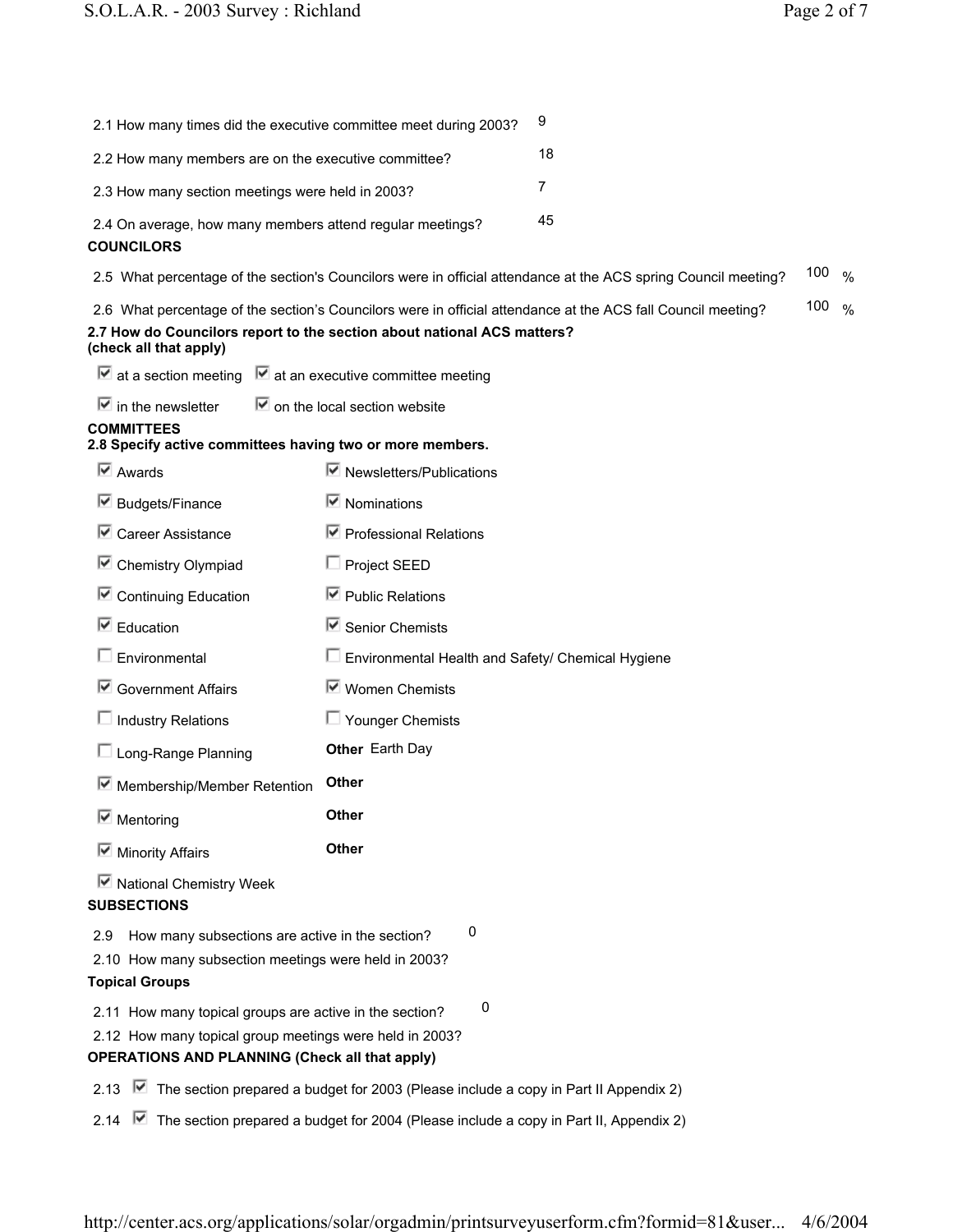| $2.15$ $\Box$ |                                                                                      | The section prepared a long-range plan (Please include a copy in Part II, Appendix 2)                                                                                         |                 |  |
|---------------|--------------------------------------------------------------------------------------|-------------------------------------------------------------------------------------------------------------------------------------------------------------------------------|-----------------|--|
| $2.16$ $\Box$ |                                                                                      | The section maintains and uses a current job manual prepared by the section as a guide for officers and committee                                                             |                 |  |
| 2.17 $\Box$   |                                                                                      | The section conducted a membership survey in 2003 to determine member's interests and needs (Please include a<br>Part II, Appendix 3)                                         |                 |  |
| 2.18          |                                                                                      | ■ A section representative attended a Local Section Leadership Conference during 2003.                                                                                        |                 |  |
|               |                                                                                      | <b>SECTION COMMUNICATION</b>                                                                                                                                                  |                 |  |
| 2.19          |                                                                                      | 4<br>How many newsletters were published in 2003?                                                                                                                             |                 |  |
| 2.20          |                                                                                      | $\blacksquare$ One copy of a newsletter is included in Appendix 3.                                                                                                            |                 |  |
| 2.21          |                                                                                      | 16<br>How many meeting notices were published in 2003?                                                                                                                        |                 |  |
|               |                                                                                      | URL:                                                                                                                                                                          |                 |  |
| 2.22          |                                                                                      | $\blacksquare$ The section has an active website.                                                                                                                             | www.pnl.gov/acs |  |
| 2.23          |                                                                                      | $\blacksquare$ The section used electronic communication.                                                                                                                     |                 |  |
| $2.24$ $\Box$ |                                                                                      | The section posted its 2002 Annual Report on its website.                                                                                                                     |                 |  |
|               |                                                                                      | <b>SECTION ELECTIONS</b>                                                                                                                                                      |                 |  |
|               |                                                                                      | 82<br>2.25 How many members voted in the 2003 officer election?                                                                                                               |                 |  |
|               |                                                                                      | <b>SECTION AWARDS (check all that apply)</b>                                                                                                                                  |                 |  |
|               |                                                                                      | 2.26 □ The section submitted a nomination for the ACS Regional Award in High School Chemistry Teaching during 2003.<br>The section gave awards or a Salutes to Excellence to: |                 |  |
| 2.27          |                                                                                      | $\Box$ Primary school students (K-6)                                                                                                                                          |                 |  |
| 2.28          |                                                                                      | $\blacktriangleright$ Secondary school students (7-12)                                                                                                                        |                 |  |
| 2.29          |                                                                                      | $\blacksquare$ College students                                                                                                                                               |                 |  |
| 2.30          |                                                                                      | $\Box$ Primary school teachers (K-6)                                                                                                                                          |                 |  |
| 2.31          |                                                                                      | $\Box$ Secondary school teachers (7-12)                                                                                                                                       |                 |  |
| 2.32          |                                                                                      | $\Box$ College teachers                                                                                                                                                       |                 |  |
| 2.33          |                                                                                      | $\blacksquare$ Members of the local section for service                                                                                                                       |                 |  |
|               |                                                                                      | 2.34 ◯ Outstanding chemist(s), regardless of section affiliation                                                                                                              |                 |  |
|               |                                                                                      | 2.35 <b>■</b> The section or local company encouraged and/or submitted a nomination for the ACS Regional Industrial Innovation                                                |                 |  |
|               |                                                                                      | <b>SECTION AFFILIATES</b>                                                                                                                                                     |                 |  |
| 2.36          |                                                                                      | How many paid section affiliates excluding students (teachers, technicians, others) are there in the section?                                                                 | 0               |  |
| 2.37          | Section has supported an existing Technician Affiliate Group (TAG) during 2003.<br>U |                                                                                                                                                                               |                 |  |
| 2.38          |                                                                                      | Section has promoted the formation of a Technician Affiliate Group during 2003                                                                                                |                 |  |
|               |                                                                                      | <b>3-12. ACS Strategic Thrusts</b>                                                                                                                                            |                 |  |

# **Be the world's leading provider and deliverer of chemical information (Check all that apply)**

- 3.1  $\Box$  The section organized a regional meeting.
	- An ACS Technical Division was involved.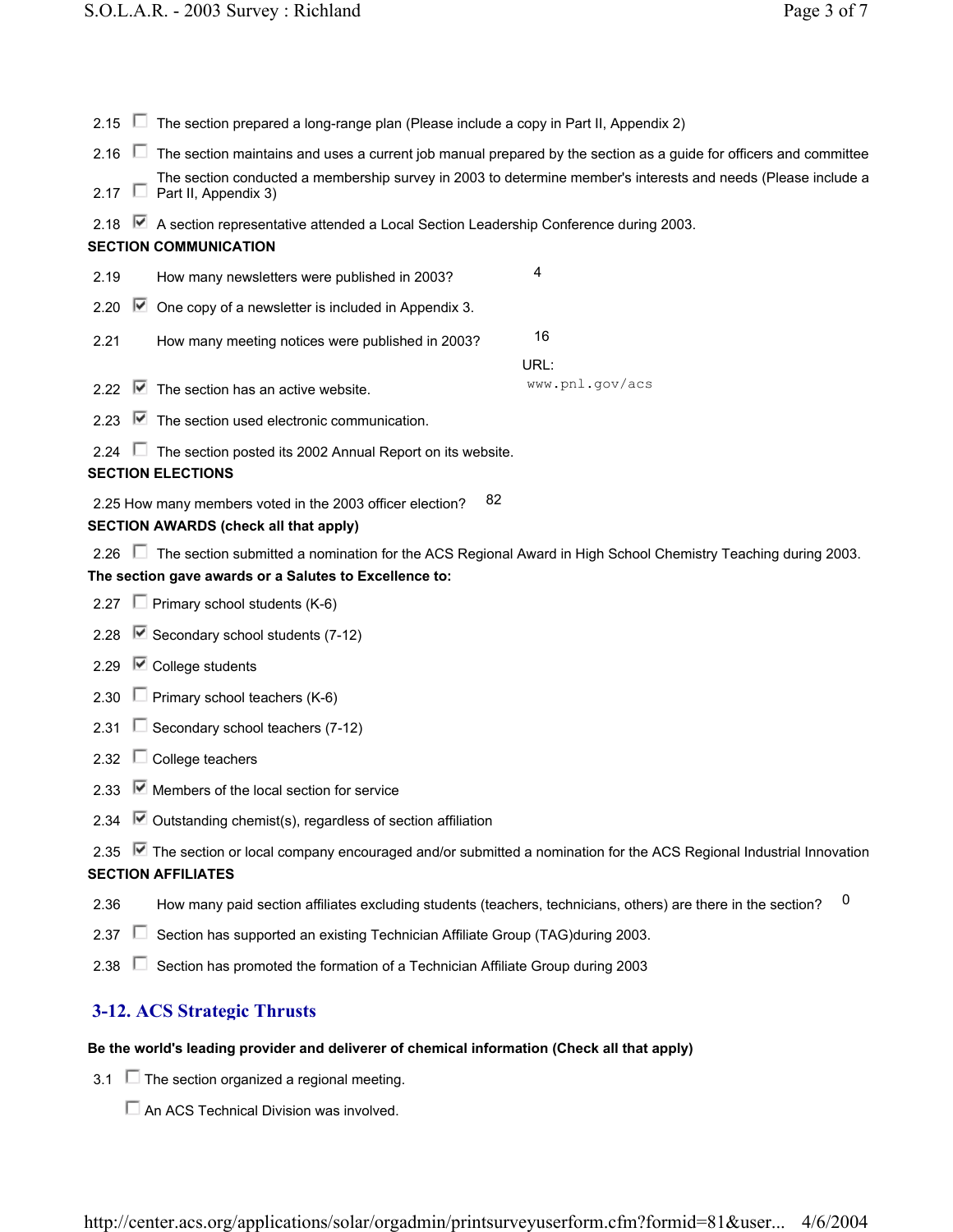- 3.2  $\triangledown$  The Section organized a symposium.
	- An ACS Technical Division was involved.
- 3.3  $\Box$  The organized a Meeting-in-Miniature.
	- An ACS Technical Division was involved.
- 3.4  $\blacktriangleright$  The section organized an undergraduate research symposium.
	- An ACS Technical Division was involved.
- 3.5  $\Box$  The section organized a meeting that was co-sponsored by an ACS Technical Division.

# **Provide programs and activities to facilitate the career development of chemical professionals. (Check all that apply)**

- 4.1  $\blacktriangleright$  The section published articles on employment services in its newsletter or website.
- 4.2 The section sponsored local employment services (e.g., free ads in section newsletter or website, job counseling, em
- 4.3 A section representative attended a Local Section Career Program during 2003
- 4.4  $\blacksquare$  The section referred individuals to national ACS Depart of Career Services.
- 4.5  $\Box$  The section maintained a job line for positions available within the local section.
- 4.6 The section hosted an ACS short course.
- 4.7 How many local section career programs or activities were conducted in 2003?
- 4.8 Of the local section programs that were conducted in 2003, how many were new?
- 4.9  $\blacksquare$  The section offered career counseling/literature.

# **Provide programs to improve the scientific literacy of students and ensure quality education in the chemical sciences**

- 5.1  $\blacktriangleright$  Providing Judges for area science fair(s)
- 5.2  $\blacktriangleright$  Sponsoring awards at area science fair(s)
- 5.3 Members make visits to K-12 classrooms.
- $5.4 \quad \triangleright$  Member presented career programs for students
- 5.5 Distributing career literature to students or schools.
- 5.6 **S** Sponsoring or organizing student competitions (e.g., chemistry examinations, Chembowls, poster competitions)
- 5.7 **■** Conducting teacher workshops
- 5.8  $\triangleright$  Inviting teachers to attend section meetings
- $5.9$  Providing teachers with free subscriptions to magazines or journals
- $5.10$  Involving teachers in section program planning
- 5.11  $\triangledown$  Presenting chemical demonstrations
- 5.12 □ Participating in Project SEED
- 5.13 **■** Participating in US National Chemistry Olympiad

# **Increase participation of students and young chemists in activities of the society (Check all that apply)**

- 6.1  $\blacksquare$  The section provided services for pre-college students.
- 6.2  $\blacktriangleright$  The section provided speakers for student affiliate chapter meetings.
- 6.3  $\Box$  The section organized tours of local industries for student affiliate chapters.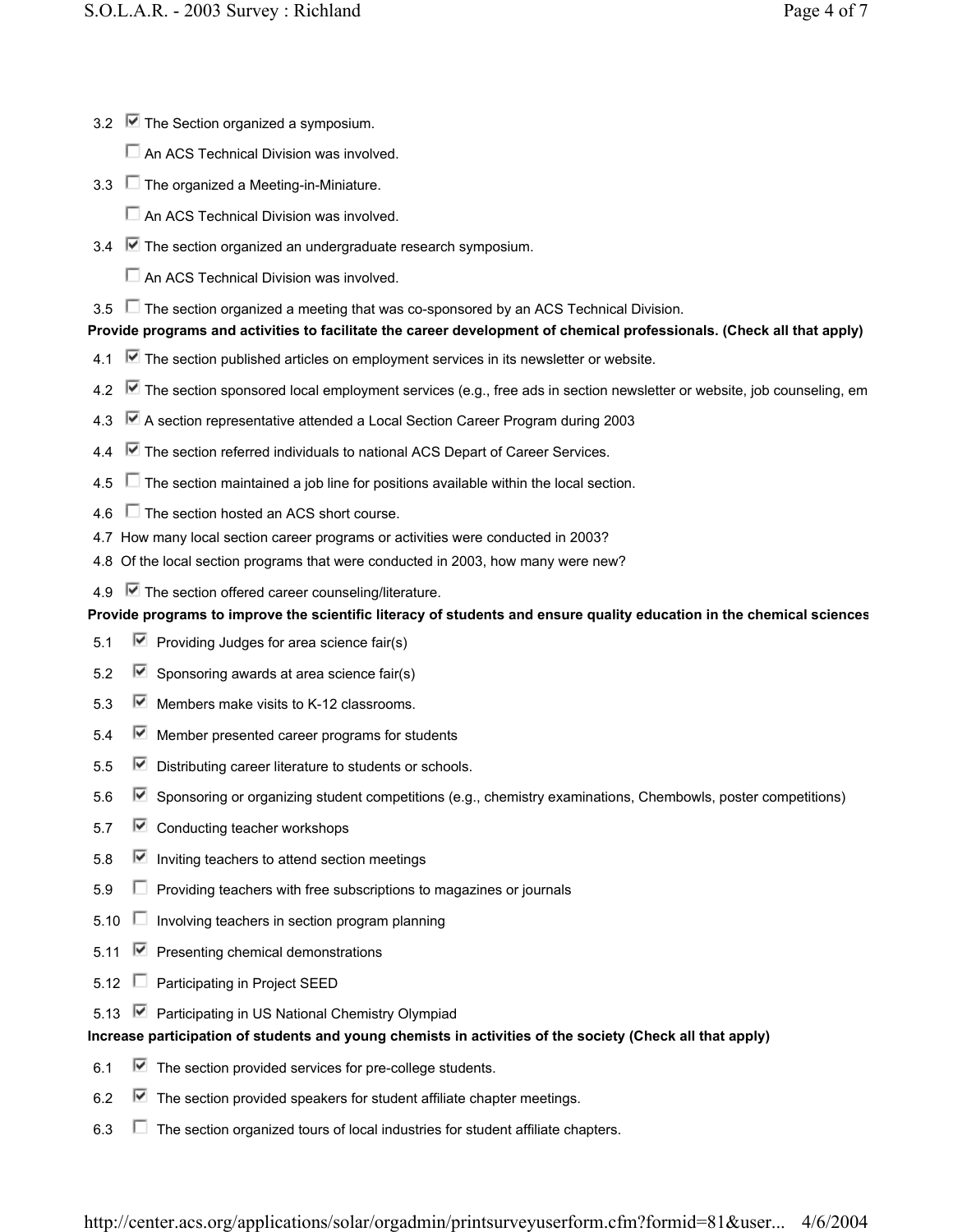| $\triangleright$ The section offered financial support for student affiliate chapter activities.<br>6.4                                                                                                          |
|------------------------------------------------------------------------------------------------------------------------------------------------------------------------------------------------------------------|
| $\blacktriangleright$ The section offered financial support to students attending regional or national meetings undergraduate or graduate<br>6.5                                                                 |
| $\blacksquare$ The section appointed a member as student affiliate chapter liiaison<br>6.6                                                                                                                       |
| $\blacktriangleright$ The section members served as non faculty professional advisors or contacts for students and young chemists<br>6.7                                                                         |
| The section provided students with free subscriptions to journals.<br>6.8                                                                                                                                        |
| $\blacksquare$ The section invited student affiliates to attend regular section meetings.<br>6.9                                                                                                                 |
| 6.10<br>The section sponsored a teacher affiliate group to engage students in ACS.                                                                                                                               |
| $\blacksquare$ The section involved student affiliates in National Chemistry Week activities.<br>6.11                                                                                                            |
| The section distributed career literature to students or to college and universities.<br>6.12                                                                                                                    |
| Provide programs and activities to encourage participation and leadership in all aspects of the chemical sciences by<br>underrepresented minorities (M) and persons with disabilities (D) (Check all that apply) |
| W<br>м<br>D                                                                                                                                                                                                      |
| ⊵<br>M<br>$\triangleright$ Section members mentored students or colleagues<br>7.1                                                                                                                                |
| ▽<br>☑<br>$\blacksquare$ The section sponsored hands-on science activities in underserved communities.<br>7.2                                                                                                    |
| ⊮<br>↜<br>The section provided summer research opportunities.<br>$\mathbf{L}$<br>7.3                                                                                                                             |
| U<br>The section developed science career fairs at high schools or colleges that have high female, minority or dis<br>7.4                                                                                        |
| M<br>M<br>$\triangleright$ The section organized summer science camps.<br>7.5                                                                                                                                    |
| ₩<br>$\blacksquare$ The section sponsored contests or awards.<br>⊮<br>7.6                                                                                                                                        |
| $\mathbf{L}$<br>$\Box$<br>The section maintained employment services<br>77                                                                                                                                       |
| Expand Services to members and prospective members working in industry. (Check all that apply)                                                                                                                   |
| The section offered specifically tailored symposia, seminars, or sponsored activities for industrial chemical members.<br>8.1                                                                                    |
| Industrial members are active in the section's governance.<br>8.2                                                                                                                                                |
| 8.3<br>The section communicated with non-ACS members working in industry and local companues about meetings and print                                                                                            |
| ⊮<br>Local companies have financially sponsored and activity or donated money to the section.<br>8.4                                                                                                             |
| 8.5 Industrial members (M), local companies (C), and/or non-members employed in industry (N) participated in these s<br>activities.                                                                              |
| $\mathsf{C}$<br>м<br>N                                                                                                                                                                                           |
| Meeting at industrial site/plant tour                                                                                                                                                                            |
| ⊽<br>⊮<br>Local Section Award/Recognition program<br><u>м.</u>                                                                                                                                                   |
| ⊮<br>1⊬<br>Membership Drive for new members                                                                                                                                                                      |
| 1⊬<br>M<br>Industrial speaker/Industrially focused topic                                                                                                                                                         |
| ☞<br>⊮<br>M<br>NCW or community activities                                                                                                                                                                       |
| ☞<br>⊮<br>M<br><b>Career Development activities</b>                                                                                                                                                              |
| ⊵<br>Student or younger chemist activities                                                                                                                                                                       |
| Expand activities at the interdisciplinary boundaries of chemistry                                                                                                                                               |
| The section has topical groups in interdisciplinary areas.<br>9.1                                                                                                                                                |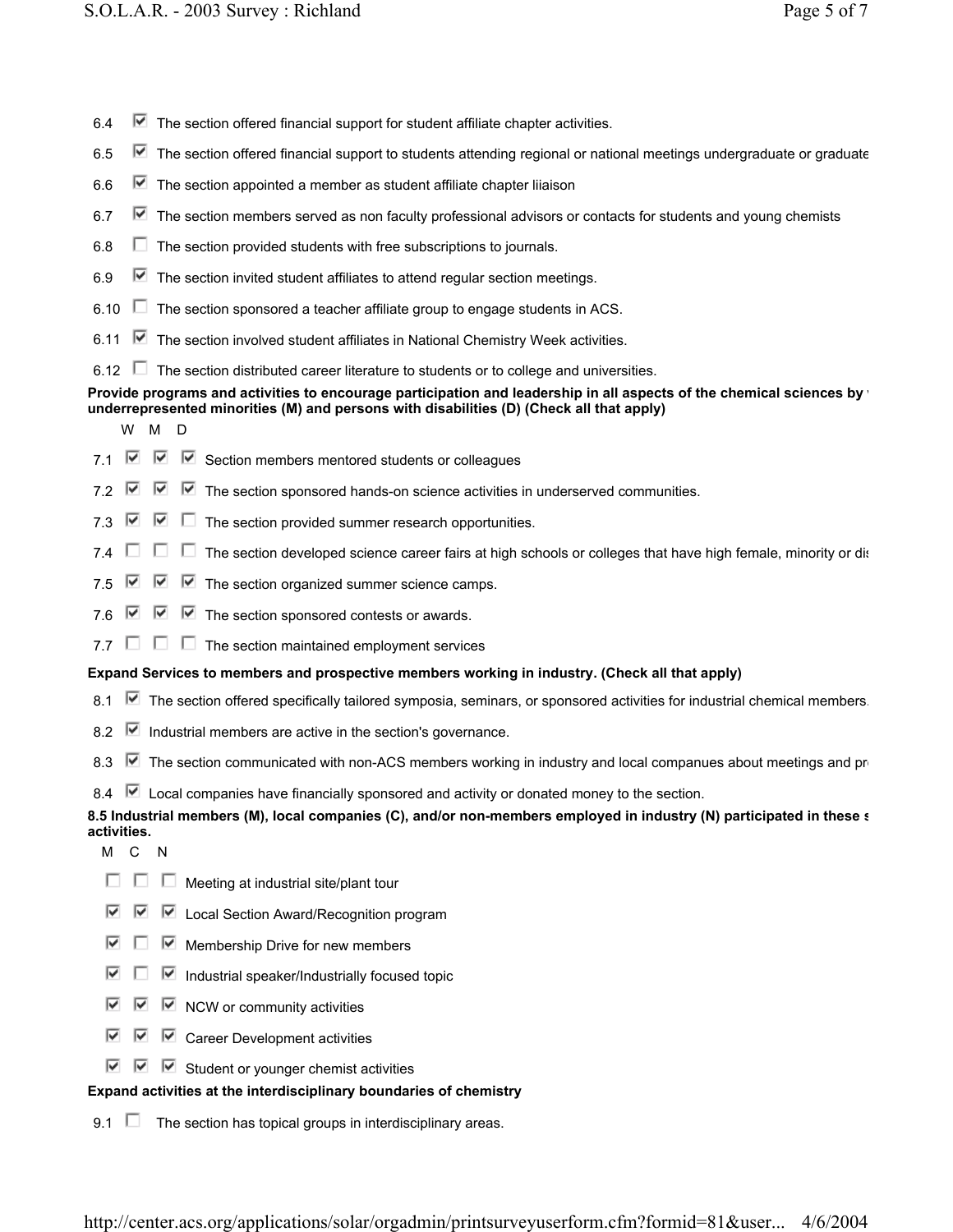| 9.2                                                                          | ⊮                                                                                                                                           | The section has sponsored meetings with an interdisciplinary focus.                                                                      |                                  |
|------------------------------------------------------------------------------|---------------------------------------------------------------------------------------------------------------------------------------------|------------------------------------------------------------------------------------------------------------------------------------------|----------------------------------|
| 9.3                                                                          | M                                                                                                                                           | The section is affiliated with other technical or scientific societies or consortia.                                                     |                                  |
|                                                                              |                                                                                                                                             | 9.3a If the section has a formal affiliation with                                                                                        |                                  |
|                                                                              |                                                                                                                                             | (Name of organization)                                                                                                                   | <b>TriCity Technical Council</b> |
|                                                                              |                                                                                                                                             | This affiliation was approved by ACS council in what year                                                                                | 1999                             |
| 9.4                                                                          | M                                                                                                                                           | The section held a meeting jointly with another professional organization.                                                               |                                  |
|                                                                              |                                                                                                                                             | Encourage funding of research in science, technology and engineering.                                                                    |                                  |
|                                                                              |                                                                                                                                             | Local section members interacted with federal government officials (i.e., members of congress, agency staff, etc.) to<br>10.1 Ø research |                                  |
|                                                                              |                                                                                                                                             | Encourage activities and program applying scientific principles to environmental issues                                                  |                                  |
|                                                                              |                                                                                                                                             | 11.1 ■ The section offered activities such as symposia, seminars, or sponsored student activities on environmental issues.               |                                  |
|                                                                              |                                                                                                                                             | Provide programs and activities to improve the public's recognition and appreciation of the contributions of chemistr                    |                                  |
| 12.1                                                                         |                                                                                                                                             | $\Box$ The section maintained an experts roster and provided it to local media.                                                          |                                  |
| 12.2                                                                         |                                                                                                                                             | $\blacksquare$ The section created or updated a media list.                                                                              |                                  |
| 12.3                                                                         | ш                                                                                                                                           | The section prepared a public relations plan and included a copy of this plan in Appendix 6.                                             |                                  |
| 12.4                                                                         |                                                                                                                                             | How many times were section activities promoted to the local media (press releases, op-eds, advisories, etc.)?                           |                                  |
| 12.5                                                                         | ⊵                                                                                                                                           | The section used an ACS film, videotape, or other ACS visual-aid resource at a public event.                                             |                                  |
| 12.6                                                                         |                                                                                                                                             | How many talks were given by section members to the public in 2003?                                                                      |                                  |
|                                                                              | 12.7 $\Box$                                                                                                                                 | The section conducted a chemical hygeine, responsible care or environmental health and safey event for the gener                         |                                  |
|                                                                              | The section offered its services to the local community as a resource on chemical hygeine, responsible care or envi<br>M<br>12.8<br>safety. |                                                                                                                                          |                                  |
| 12.9                                                                         |                                                                                                                                             | $\Box$ The section carried out environmental activities for the general public.                                                          |                                  |
|                                                                              |                                                                                                                                             | 12.10 The section participated in or conducted the following community activities:                                                       |                                  |
|                                                                              |                                                                                                                                             | Chemists Celebrate Earth Day<br>$\blacksquare$ Chemists in the Library                                                                   |                                  |
|                                                                              |                                                                                                                                             | $\overline{\triangledown}$ NCW<br>$\Box$ Chemagination Contest                                                                           |                                  |
|                                                                              |                                                                                                                                             | ■ NCW Youth Patch Activity Program                                                                                                       |                                  |
|                                                                              |                                                                                                                                             | 12.11 The section conducted the following activities during NCW 2003:                                                                    |                                  |
|                                                                              |                                                                                                                                             | $\overline{\mathbf{M}}$ Hands-on activities<br>$\blacksquare$ Chemical Demonstrations                                                    |                                  |
|                                                                              |                                                                                                                                             | $\overline{\mathbb{F}}$ Contests or games<br>$\overline{\mathbf{M}}$ Lectures or training                                                |                                  |
|                                                                              |                                                                                                                                             | Other Mole Day PostersK-12                                                                                                               |                                  |
| 12.12 The section's NCW Activities were carried out in the following venues: |                                                                                                                                             |                                                                                                                                          |                                  |
|                                                                              | $\overline{\boxtimes}$ K-8 schools                                                                                                          | $\boxdot$ High Schools<br>$\blacksquare$ Colleges or Universities                                                                        |                                  |
|                                                                              |                                                                                                                                             | $\triangleright$ Museum/Libraries $\square$ Shopping Malls<br>$\Box$ Industrial Sites                                                    |                                  |
|                                                                              |                                                                                                                                             | <b>Other</b> Tribal Venue                                                                                                                |                                  |
| 12.13 The section worked with the following group(s) to produce NCW events:  |                                                                                                                                             |                                                                                                                                          |                                  |
|                                                                              | $\overline{\mathbb{M}}$ K-8 schools                                                                                                         | $\boxdot$ High Schools<br>$\blacksquare$ Colleges or Universities                                                                        |                                  |
|                                                                              | $\Box$ Industry                                                                                                                             | $\overline{\mathbf{v}}$ Museums or Libraries $\overline{\mathbf{v}}$ Scout Troops                                                        |                                  |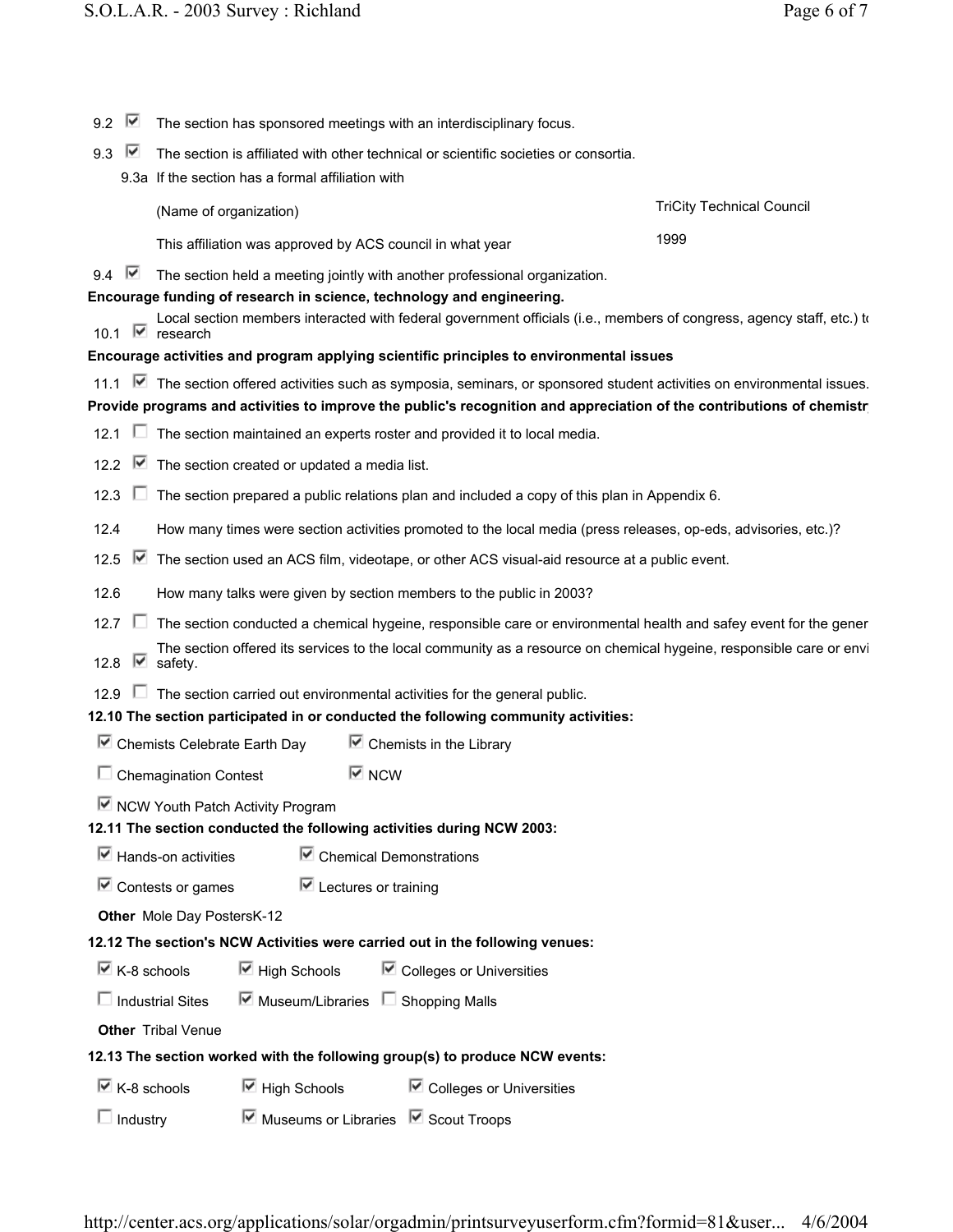$\overline{\mathbb{C}}$  Civic Orgnizations

### **Other**

## **12.14 The section publicized NCW via:**

- $\overline{\mathsf{v}}$  Newspapers/magazines/flyers  $\Box$  Radio  $\Box$  Television  $\overline{\mathsf{v}}$  Website
- 12.15  $\triangleright$  The section participated the NCW unifying event in 2003.

# 12.16 **What is the total number of year that the NCW coordinator has served in this capacity?** 2

- 12.17 **■** The section has a Government Relations Representative.
- 12.18 The section invited state or federal government officials to speak at a local section meeting.
- 12.19 M The section organized or participated in a special government relations event(state capitol day, science town mee public policy forum, etc.).
- 12.20 The section informed its members on legislative issues and events through newsletter article, website, or other com
- 12.21  $\Box$  The section member(s) held an office or key position in state or federal government in 2003.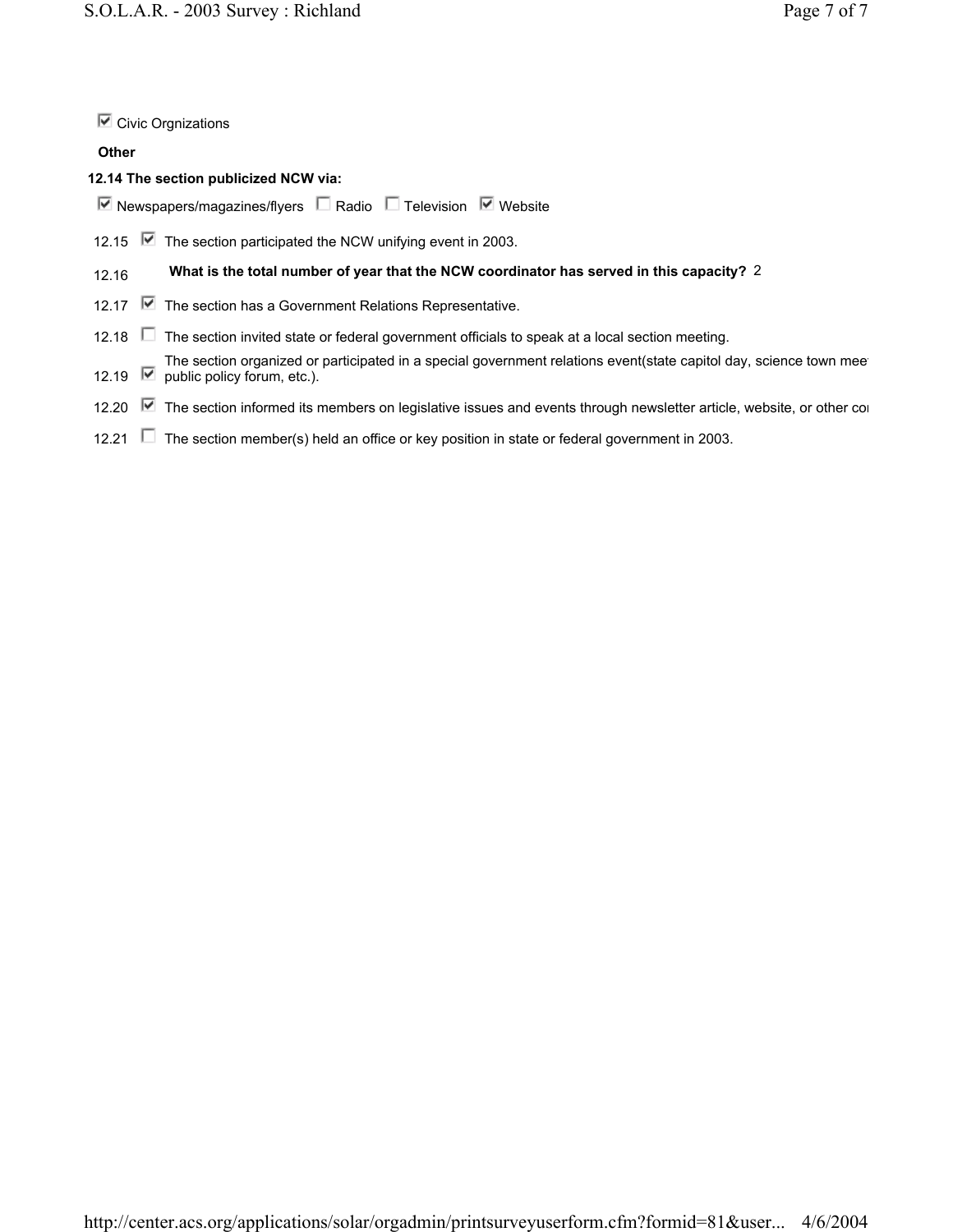# **American Chemical Society**

**Form:** Part II - Annual Narrative Report Optional for EZ Submission

**Organization:** Richland **Year:** 2003

# **A. Activities**

**Please describe and rank up to ten of your section's activities during 2003. Provide (a) the title of the activity, (b) a one paragraph description of the activity, and (c) an indication of which ACS Strategic Thrusts. Please refer to the end of this section for a listing of the ACS Strategic Thrusts or see Part I, questions 3-12. If you wish to provide details beyond these paragraphs, please do so in Appendix 1. Activity #1**

a) Title: Expanded Scout Chemistry Badge/Activity

b) one paragraph): **Description** (please limit to NEW/EXPANDED ACTIVITY: Twenty-nine Girl and Boy Scouts earned Chemistry Activity/Merit Badges during the training organized and run by Richland ACS Section volunteers during 2003. This program, expanded to include Girl Scouts this year, emphasized hands-on activities that covered a full range of chemical disciplines, including career planning. The event received media coverage in the Blue Mountain Boy Scout Council newsletter, in addition to local Section website & newsletter coverage. (See Appendix/link for photos & additional information)

c) Which Strategic Thrust(s) does this activity support? (Please refer to the List of Strategic Thrusts)

 $\Box$  1  $\Box$  2  $\Box$  3  $\Box$  4  $\Box$  5  $\Box$  6  $\Box$  7  $\Box$  8  $\Box$  9  $\Box$  10

 $\blacktriangleright$  This activity was new in 2003

## **Activity #2**

a) Title Earth Day: ChemisTREE/Arbor Day

NEW ACTIVITY:

b) to one paragraph) **Description** (Please limit Members of the Richland Section of the American Chemical Society celebrate ChemisTREE by donating an oak tree and helping plant ten trees in Jason Lee Park on April 16, 2003, along with students and teachers from Oasis School, and Local Boy and Girl Scouts. City of Richland Arborist Terry Deines gave an educational seminar on the importance of trees, as well as the proper way to plant a tree. Howard Madsen, President of the Mid Columbia Community Forestry Council, presents a five-year, Tree City USA award to Richland councilwoman Carol Moser and City Arborist, Terry Deines. (See Appendix/link for photos & additional information)

c) Which Strategic Thrust(s) does this activity support? (Please refer to the list of Strategic Thrusts)

 $\Box$ 1  $\Box$ 2  $\Box$ 3  $\Box$ 4  $\Box$ 5  $\Box$ 6  $\Box$ 7  $\Box$ 8  $\Box$ 9  $\Box$ 10

 $\blacksquare$  This activity was new in 2003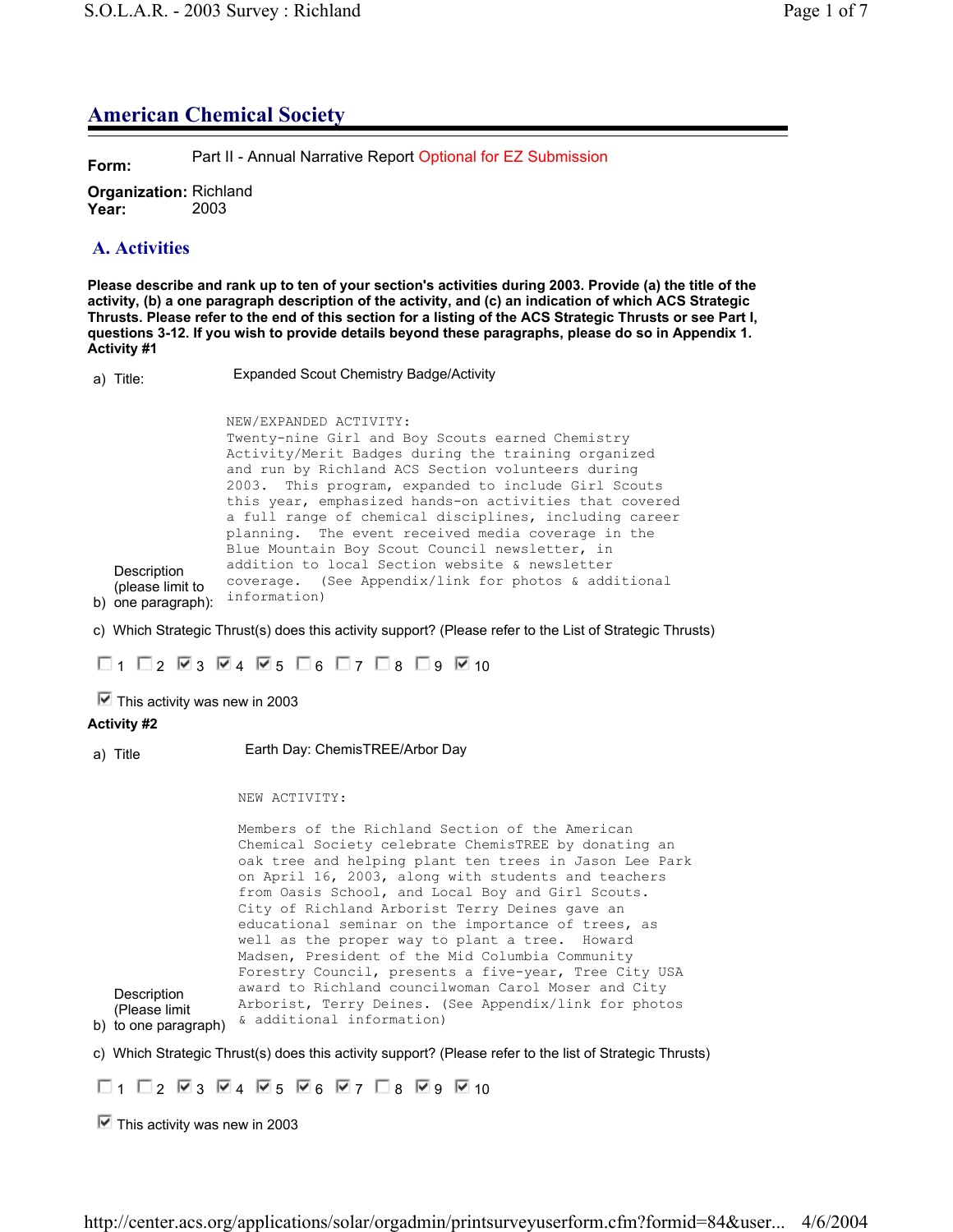#### **Activity #3**

| a) Title                                                                                                 | EYH for Middle School Girls                                                                                                                                                                                                                                                                                                                                                                                                                                                                                                                                                                                                                                                                                                                                                                                                                                                                                                                                                                    |
|----------------------------------------------------------------------------------------------------------|------------------------------------------------------------------------------------------------------------------------------------------------------------------------------------------------------------------------------------------------------------------------------------------------------------------------------------------------------------------------------------------------------------------------------------------------------------------------------------------------------------------------------------------------------------------------------------------------------------------------------------------------------------------------------------------------------------------------------------------------------------------------------------------------------------------------------------------------------------------------------------------------------------------------------------------------------------------------------------------------|
| Description<br>Please limit<br>b) to one paragraph                                                       | NEW/EXPANDED ACTIVITY:<br>The Expanding Your Horizons Conference (EYH),<br>presented by the American Association of University<br>Women (AAUW), DOE Federal Women's Program, Math,<br>Engineering, Science Achievement Program (MESA),<br>Society of Women Engineers (SWE), Team Battelle (PNNL)<br>and Wa State University (WSU) Tri-Cities, welcomed a<br>formal group from the Richland Section of the ACS to<br>present 2 hands-on workshops to 32 Middle School girls<br>in grades $6 - 8$ (and 1 boy & 6 adult visitors)<br>on "Clean Chemistry" on March 15, 2003. In addition,<br>the Seattle Pacific Science Center presented an<br>opening program on chemistry called "Radical<br>Reactions" to 'explore the excitement of chemical<br>reactions from atoms to fireballs'. Six female<br>chemists from the Richland Section (ranging in age<br>from $24 - 45$ , from Government and Industry) presented<br>the seminars. (See Appendix/link for photos<br>& additional information) |
| c) Which strategic thrust(s) does this activity support? (Please refer to the list of Strategic Thrusts) |                                                                                                                                                                                                                                                                                                                                                                                                                                                                                                                                                                                                                                                                                                                                                                                                                                                                                                                                                                                                |

 $\Box$ 1  $\Box$ 2  $\boxtimes$ 3  $\boxtimes$ 4  $\boxtimes$ 5  $\Box$ 6  $\Box$ 7  $\Box$ 8  $\boxtimes$ 9  $\boxtimes$ 10

 $\blacksquare$  This activity was new in 2003

#### **Activity #4**

a) Title: Recognition of Student Affiliates

NEW/EXPANDED ACTIVITY:

The Richland Section made a concerted effort in 2003 to integrate the activities of the Award-Winning Student Affiliate Chapter from Eastern Oregon University into the mainstream of ACS Richland Section activities. The Section membership benefitted from more visible interations with these students, and the students gained a broader network for future career endeavors. Interactions at Section events provided students with an opportunity to showcase not only their research, but Industrial acumen.

b) to one paragraph) information) Description (Please limit (See Appendix/link for photos & additional

c) Which Strategic Thrust(s) does this activity support? (Please refer to the list of strategic thrusts.)

 $\Box$ 1  $\Box$ 2  $\Box$ 3  $\Box$ 4  $\Box$ 5  $\Box$ 6  $\Box$ 7  $\Box$ 8  $\Box$ 9  $\Box$ 10

 $\blacksquare$  This activity was new in 2003

#### **Activity #5**

a) Title Local/Regional/National Awards

The Richland Section participated in, and made concerted efforts to, acknowledge the world-class efforts of its membership at the Local, Regional, and

http://center.acs.org/applications/solar/orgadmin/printsurveyuserform.cfm?formid=84&user... 4/6/2004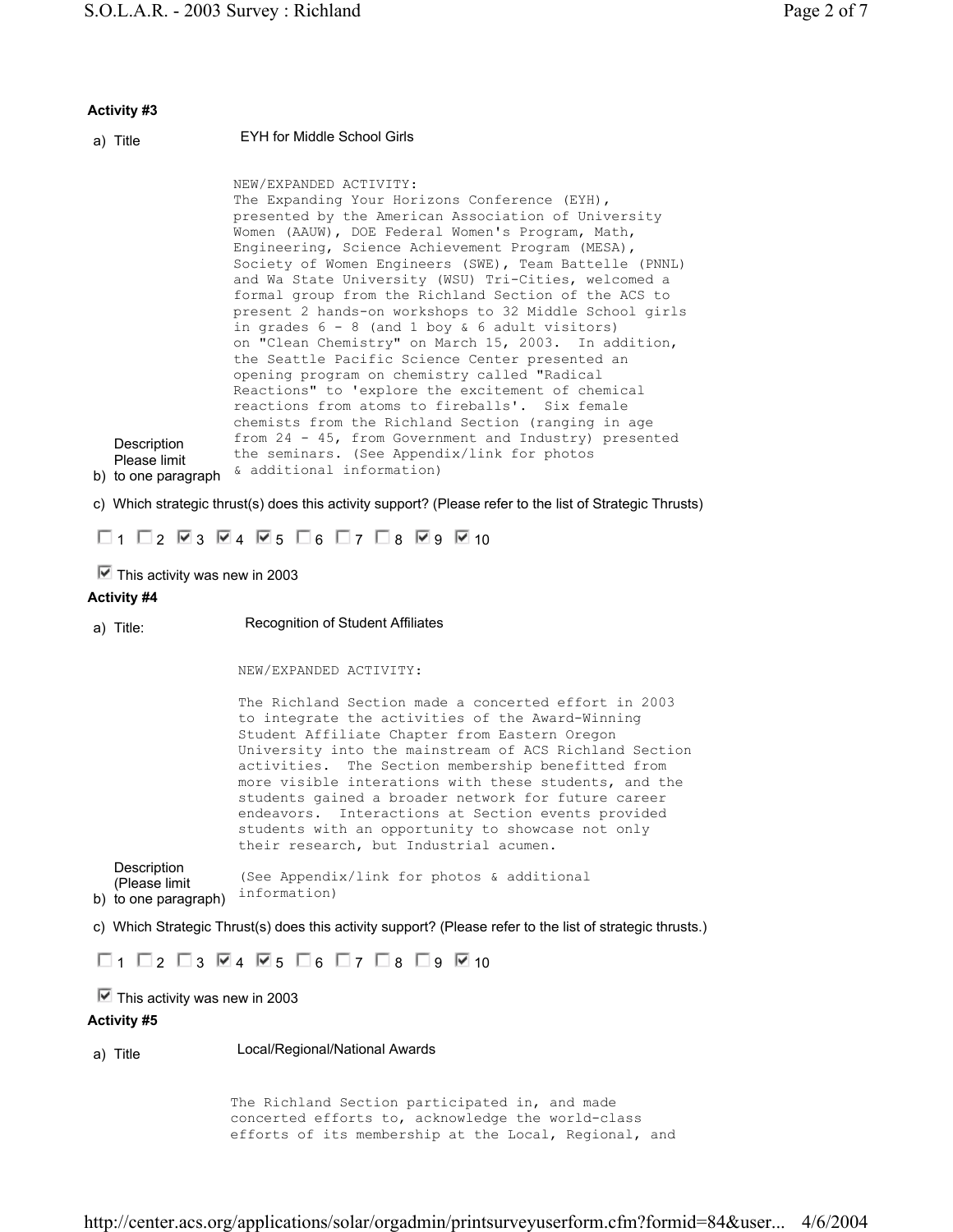**b) to one Paragaph** photos & additional information) National Levels. Acknowledgement comes by nomination, as well as receipt of awards. We are humbled by the level of recognition our Section members have received this past year. In addition to our 2002 (award symposium June 2003) and 2003 Local Chemists of the Year (an annual tradition awarded by the Section since ~1980) for John Swanson and Karen Grant, respectively; our Eastern Oregon University (EOU) Student Affiliates received an Outstanding Chapter Award at the New Orleans National ACS meeting mentored by several members of the Richland Section for numerous years; 8 high school students mentored by our Section's Chemistry Olympiad mentor (of 9 years) competed for the International Team; the Eminent Scientist Lecture at the Fall 2003 ACS National Meeting in New York, organized by the Society Commitee on Education Task Force on Undergraduate Programming and the Women Chemists Committee (WCC), was delivered by our own Dr. Lura Powell; regionally, Dr. Richard Hermens (Councilor for the Richland Section) received University of Idaho's highest alumni honor- its Siver and Gold Award - for reaching over 6000 students Grades 3 - 6 at over 55 schools this past year as a traveling science teacher, funded in part by a National Science Foundation Grant; and finally, two internationally renown scientists working at the Pacific Northwest National Laboratory received National ACS Awards in 2003: David A. Dixon, ACS Award for Creative Work in Flourine Chemistry, and Richard D. Smith, ACS Award in Analytical Chemistry. The Richland Section will continue its efforts, and work with industrial and government partners, to nominate deserving candidates for all levels of acknowlegement in the chemical sciences. (See Appendix/link for

Please limit

**Description** 

c) Which Strategic Thrust(s) does this activity support? (Please refer to the list of Strategic Thrusts)

 $\Box$ 1  $\boxtimes$ 2  $\Box$ 3  $\Box$ 4  $\boxtimes$ 5  $\Box$ 6  $\boxtimes$ 7  $\Box$ 8  $\Box$ 9  $\boxtimes$ 10

 $\Box$  This activity was new in 2003

#### **Activity #6**

a) Title: NCW Activities

NCW: "Week" is a misnomer for the Richland Section of the ACS. The Richland Section and its Student Affiliates take a "week" and expand it to an "EVENT" for our expansive communities, spread over multiple States (of the U.S.) and weeks. There is too much chemistry to include in a week-long period of time, so though we tie it to "NCW", the Richland Section leverages promotional and educational opportunities over ~6 weeks of activity where chemistry is prominently displayed, discussed, and leveraged in our communities. This expansive (and admitedly somewhat shameless display of technical acumen) gives the Section numberous public venues in relatively small U.S. towns to facilitate public appreciation of chemistry. We incorporate National Tour Speakers (Yorke Rhodes: "Astrochemistry: The Evolution of Organic Molecules in Interstellar Clouds"); training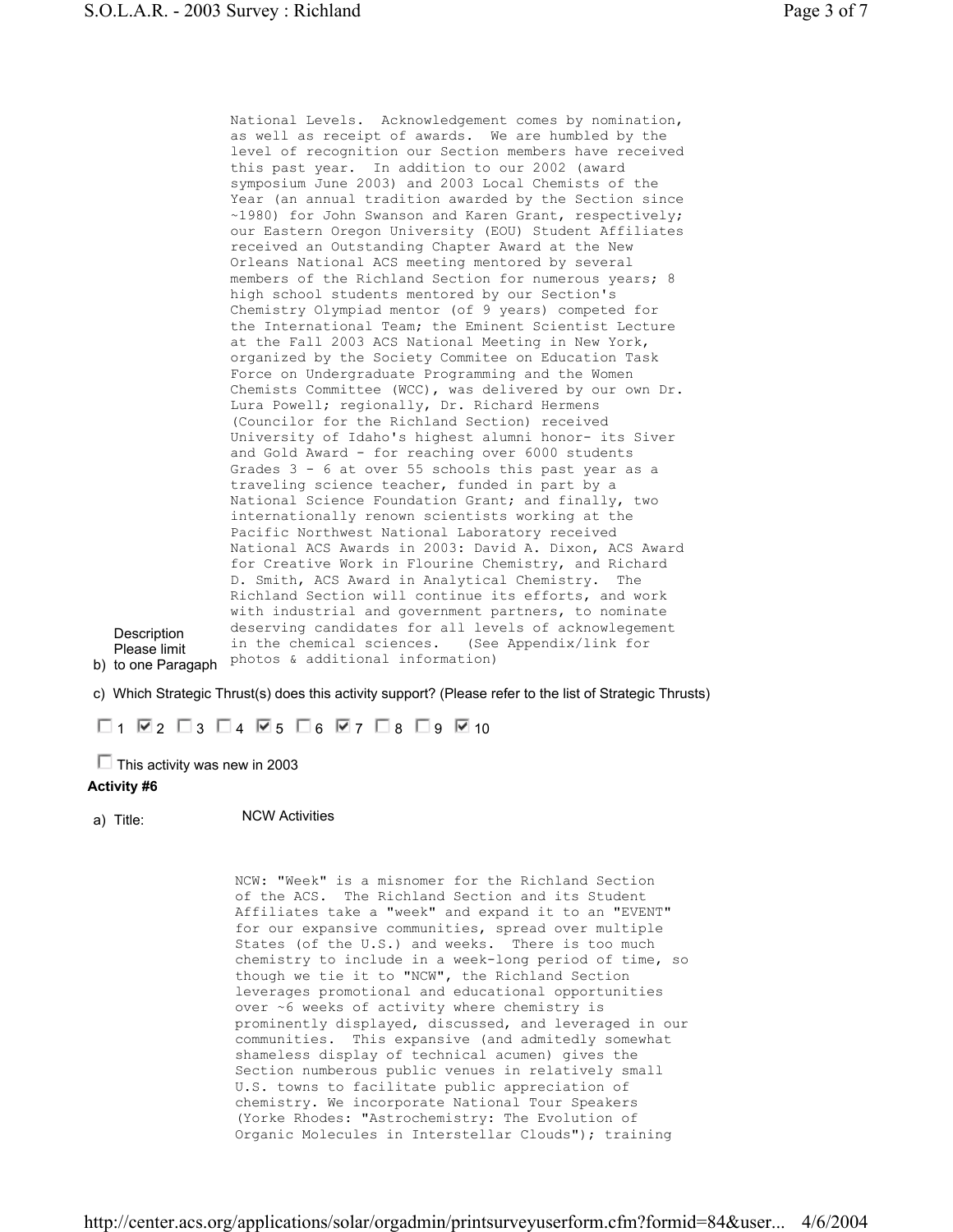b) to one Paragraph for photos & additional information) **Description** Please limit of local Girl and Boy Scouts; local outreach "Family Affair" which reaches nearly 10,000 people of all ages in local families; encouragement of 'Mole Day' posters in high school chemistry clases; to creation and display of posters about the atmosphere in schools; chemical "magic" shows in local schools; promotion of a Hanford Technical Library offering to local educators on "How to Search the Internet for Chemistry"; and an aviation-related talk at Eastern Oregon University. In addition, the Richland Section sponsored and mentored 110 young women, "Girls in Science", (sponsored also by the EOU, the Northeast Oregon Area Health Education Center (NEOAHEC), and the local children's museum) in a GEMS- series of forensic activities, involving hands-on scientific problemsolving for students - as well as a keynote speaker and networking luncheon with local area women scientists. This NCW activity is truly an "event" across multiple communities, and is truly noteworthy for the members of this Section. (See Appendix/link

c) Which Strategic Thrust(s) does this Activity Support? (Please refer to the list of Strategic Thrusts.

 $\nabla_1$   $\nabla_2$   $\nabla_3$   $\nabla_4$   $\nabla_5$   $\nabla_6$   $\nabla_7$   $\nabla_8$   $\nabla_9$   $\nabla_{10}$ 

 $\Box$  This activity was new in 2003

#### **Activity #7**

a) Title: Math/Science Carnival @ CTUIR/Pendleton

b) one paragraph photos & additional information) Description: **Please limit to** reaching diverse students. (See Appendix/link for On April 12, 2003 the Richland Section of the ACS hosted another successful outreach to the Confederated Tribes of the Umatilla Indian Reservation (CFUIR), incorporating students, advisors, and Richland Section ACS members to do hands-on experiments, one-on-one mentorship and outreach, and a spectaculor "magic" show. This inclusive event was a resounding success,

c) Which strategic Thrust(s) does this activity support? (Please refer to the list of Strategic Thrusts).

 $\Box$ 1  $\Box$ 2  $\boxtimes$ 3  $\boxtimes$ 4  $\boxtimes$ 5  $\Box$ 6  $\Box$ 7  $\Box$ 8  $\boxtimes$ 9  $\boxtimes$ 10

 $\Box$  This activity was new in 2003

#### **Activity #8**

a) Title: Science & Congress

|                                                      | Multiple members experimented with Legislative                                                                                                          |
|------------------------------------------------------|---------------------------------------------------------------------------------------------------------------------------------------------------------|
|                                                      | outreach activities this past year to positively                                                                                                        |
| Description:<br>Please limit to<br>b) one paragraph. | impact science and technology subjects under<br>consideration in the legislative process. (See<br>Appendix/link for photos $\&$ additional information) |

c) Which Strategic Thrust(s) does this activity support? (Please refer to the list of Strategic Thrusts).

 $\Box$  1  $\Box$  2  $\Box$  3  $\Box$  4  $\nabla$  5  $\Box$  6  $\Box$  7  $\nabla$  8  $\Box$  9  $\nabla$  10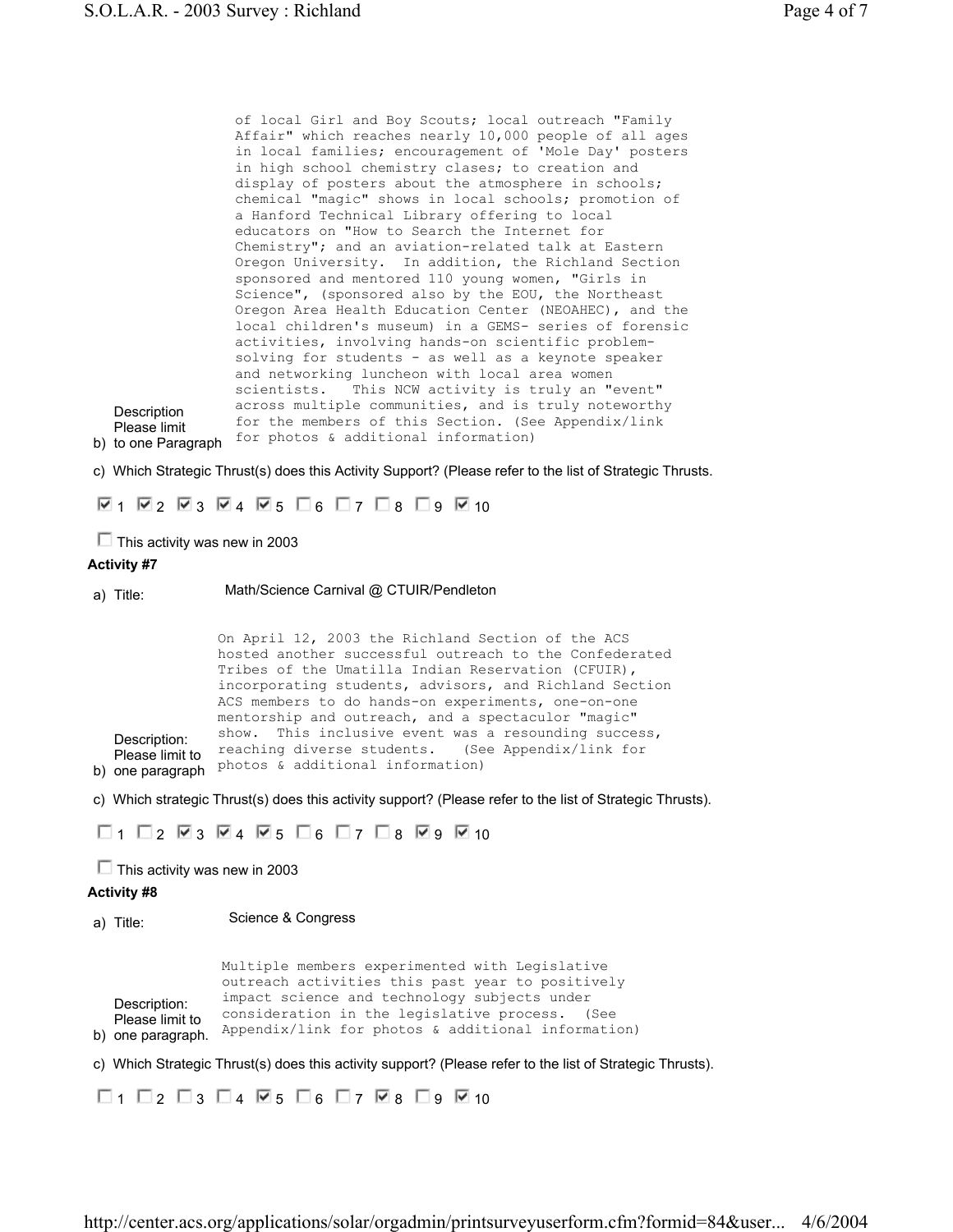#### $\Box$  This activity was new in 2003

### **Activity #9**

a) Title: TriCities Technical Council Involvement

**b) one paragraph** Photos & additional information) Description: Please Limit to Richland Section of the ACS is proud to be affiliated Since 1999, the Richland Section has supported the efforts of the TriCities Technical Council to boost interest in science and technology in local schools through its local grant program. The grants help local area teachers purchase planning materials and tools to student learning. The technical council is a non-profit coordination, communication and communityservice vehicle for professional and technical societies in the Tri-Cities (WA) region, which the with since its inception. (See Appendix/link for

c) Which Strategic Thrust(s) does this activity support? (Please refer to the list of strategic thrusts)

 $\Box$ 1  $\Box$ 2  $\Box$ 3  $\Box$ 4  $\Box$ 5  $\Box$ 6  $\Box$ 7  $\Box$ 8  $\Box$ 9  $\Box$ 10

 $\Box$  This activity was new in 2003

#### **Activity #10**

a) Title:

Description: Please limit to

- b) one paragraph
- c) Which Strategic Thrust(s) does this activity support? (Please refer to the list of Strategic Thrusts)

 $\Box$ 1  $\Box$ 2  $\Box$ 3  $\Box$ 4  $\Box$ 5  $\Box$ 6  $\Box$ 7  $\Box$ 8  $\Box$ 9  $\Box$ 10

 $\Box$  This Activity was new in 2003

## **B. Summary - Overall Section Activities**

Please summarize in *1,000 words or less*, the activities of the section in 2003 which have not been already described. Outstanding events should be described in some detail and appropriate attachments included in Appendix 1. Programs described here may be featured in publications produced by the ACS Membership Division and/or at the Local Section Leadership Conferences.

```
The descriptions of the nine areas of activity in 
Section A involvement attempt to describe the impact 
this Section of <500 chemists have made on 2 states 
(WA and OR). The attachments and photos contained at 
the url: 
http://imageevent.com/pnwalumnaeconnection/richlandacs2
003 say in ways more than word can convey the 
positive face of chemistry that this medium-sized 
section of the ACS has had on its communities in the 
past year. We will leave the impact to our images and 
their brief descriptions.
```
# **C. Local Section and Chair Goals**

**2003 Goal Attainment**. The Local Section Activities Committee strongly encourages local section planning.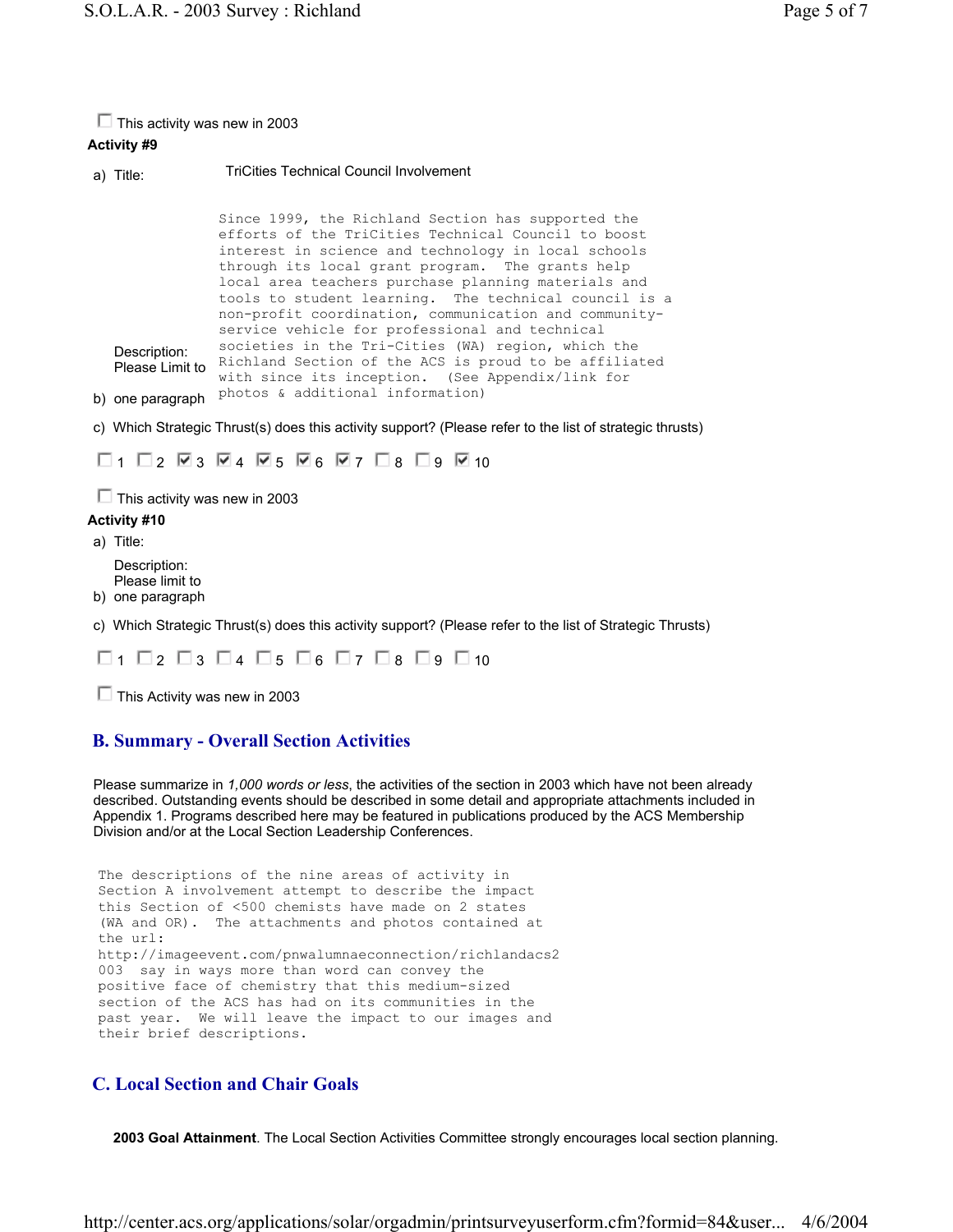1. goals. As a result, the 2003 local section annual report should follow-up on the attainment of goals. Please list the goals you set at the beginning of your term for your section and yourself, and report on the attainment of the

#### a) **Local Section Goals and Assessment**:

- Involvement of a diverse group from the Local Section.

In 2003, we involved local section members we had never seen before. We reached more students than we had hoped; we had more attendance at local section events, and more email input than we had had in previous years. This input included everyone from student affiliates to "seasoned" ACS'ers.

#### b) **2003 Chair's Goals and Assessment**:

- Expanded use of the ACS Section website: Relying on an energetic YCC member of our Section, our Local Website was up to date; informative; linked to Regional and National ACS topics; and received an accolade to our webmaster from the ACS WCC Chair for her technical assistance at the National WCC level.

- Connection to the Student Affiliates: Acknowledgement of our EOU Student Affiliate success (mentored by Section members, of course); encouragement and sponsorship of their attendance to National ACS meetings (and Outstanding Student Affiliate Chapter Award); presentation of technical poster session papers to help bolster the 2002 Richland Chemist of the Year symposium; introduction and acknowledgement of graduating seniors to Section members, and specifically to 40 year+ members at our annual (pardon the expression, but we love it) "Geezer Fest".

- Expansion of Impact of Women and Minorities Committee:

- EYH expansion as described elsewhere for Middle School girls - Math/Science Fair at the Native American reservation described elsewhere - Girl/Boy Scouts Merit Badge described elsewhere - Girls in Science event reaching 110 girls aged 12 - 14 described elsewhere - Increased attendance at ACS events

An average of 45 people (10% of our total population) attended our events this past year

2. three goals that you and your local section plan to accomplish during your term as local section chair. **2004 Goals**. (This section should be completed by the 2004 local section chair.) Please list below at least

a) 2004 Local Section Goals (Include at least three goals):

```
- Build upon historical events held by the ACS 
Section that maintain continuity and a history of 
success for a positive personae for chemistry and the 
chemical industry 
- Continue the momentum for outreach to the local
```